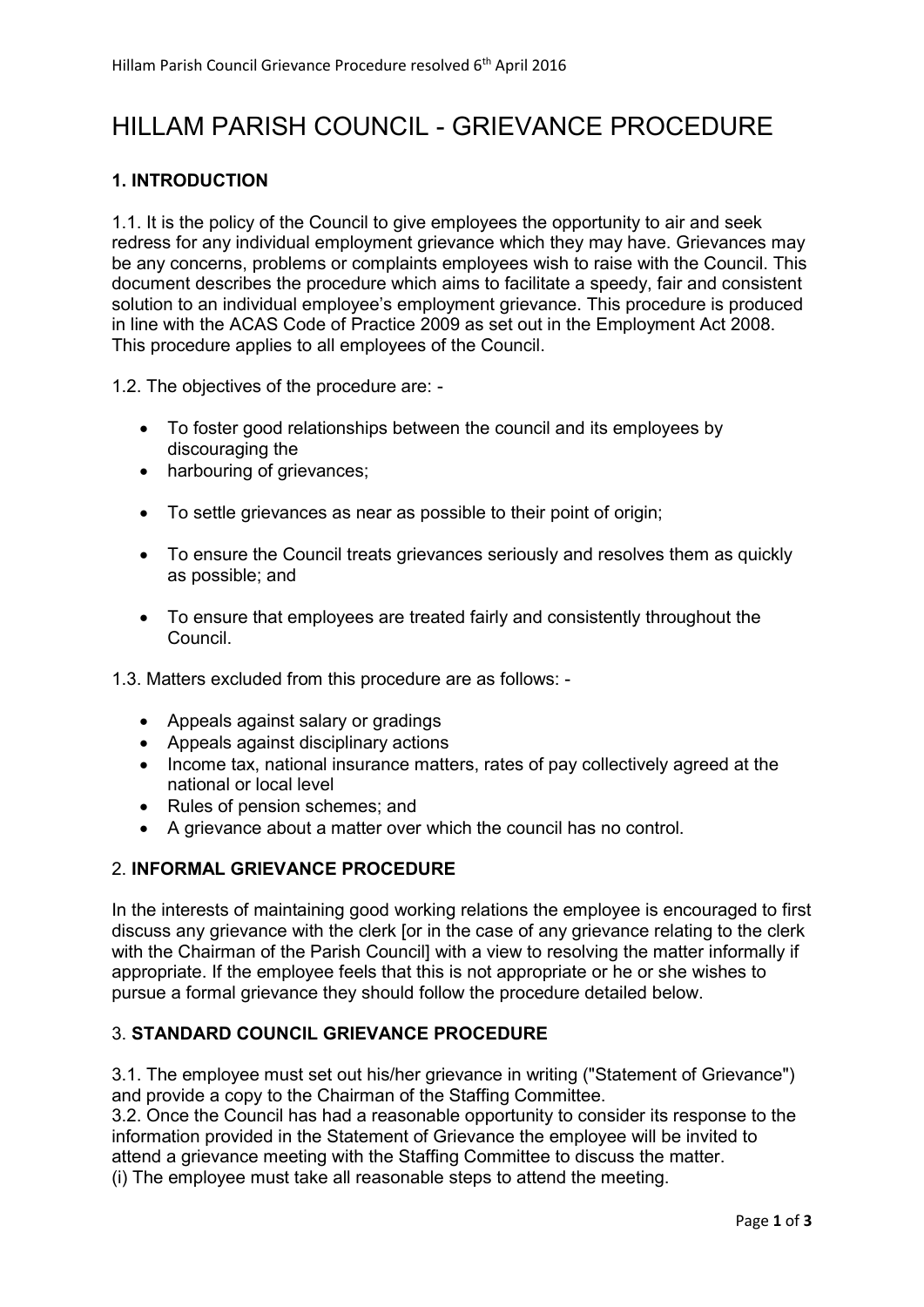(ii) Grievance meetings will normally be convened with 14 days of the council receiving the Statement of Grievance.

(iii) The employee has the right to be accompanied to a grievance meeting by a fellow employee, a Trade Union representative or by a friend.

(iv) If the meeting is inconvenient for either the employee or his or her companion, the employee has the right to postpone the meeting by up to 5 working days.

3.3. A grievance meeting may be adjourned to allow matters raised during the course of the meeting to be investigated, or to afford the Staffing Committee time to consider the decision.

3.4. After the meeting the employee will be informed of the Staffing Committee's decision within 5 working days. (The meeting may be reconvened for this purpose). The Staffing Committee's decision will be confirmed to the employee in writing.

3.5. If the employee wishes to appeal against the council's decision he or she must inform the Council within 5 working days of receiving the decision.

3.6. If the employee notifies the council that they wish to appeal, the employee will be invited to attend a grievance appeal meeting with three members of the Parish Council who do not sit on the Staffing Committee. The employee must take all reasonable steps to attend that meeting. The employee has the right to be accompanied to a grievance appeal meeting by a fellow employee, a Trade Union representative or by a friend.

3.7. A grievance appeal meeting will normally be convened within 7 working days of the Council receiving notice that the employee wishes to appeal pursuant to 3.5. above. If the meeting time is inconvenient for the employee or his or her companion, the employee may ask to postpone the meeting by up to 5 working days.

3.8. After the grievance appeal meeting the employee will be informed of the council's final decision within 5 working days. [The meeting may be reconvened for this purpose]. The Council's decision will be confirmed to the employee in writing.

#### 4 GRIEVANCE PROCEDURE FOR FORMER EMPLOYEES

4.1. If an ex-employee wishes to raise a grievance, he or she must set out their grievance and the basis for that grievance in writing and provide a copy to the Chairman of the Council's Staffing Committee.

4.2. Following receipt of a statement of grievance pursuant to 4.1. above, the Council will either write to the ex-employee inviting him or her to attend a meeting to discuss the grievance, or to ask for the ex-employee's agreement to the Council responding to the grievance in writing.

4.2.1. If the ex-employee does not agree to the matter being dealt with by correspondence within 7 working days of the council writing to them pursuant to 4.2. above steps 3.1. to 3.4. of the standard council grievance procedure will be followed. The meeting will be conducted by the Council's Staffing Committee.

4.2.2. If the ex-employee does agree to the matter being dealt with by correspondence, the Council's Staffing Committee will consider his or her grievance and will respond to the ex-employee in writing within 14 days of the receipt of such confirmation setting out the basis for the council's decision.

#### 5. GENERAL PROCEDURAL INFORMATION

5.1. A copy of the Statement of Grievance, a note of the decision taken at the first stage of the procedure, any notice of appeal and appeal decision will be placed on the employee's/ex-employees personnel file, together with any notes or evidence taken or compiled during the course of the procedure.

5.2. All staffing disciplinary/grievance issues should be discussed in private session